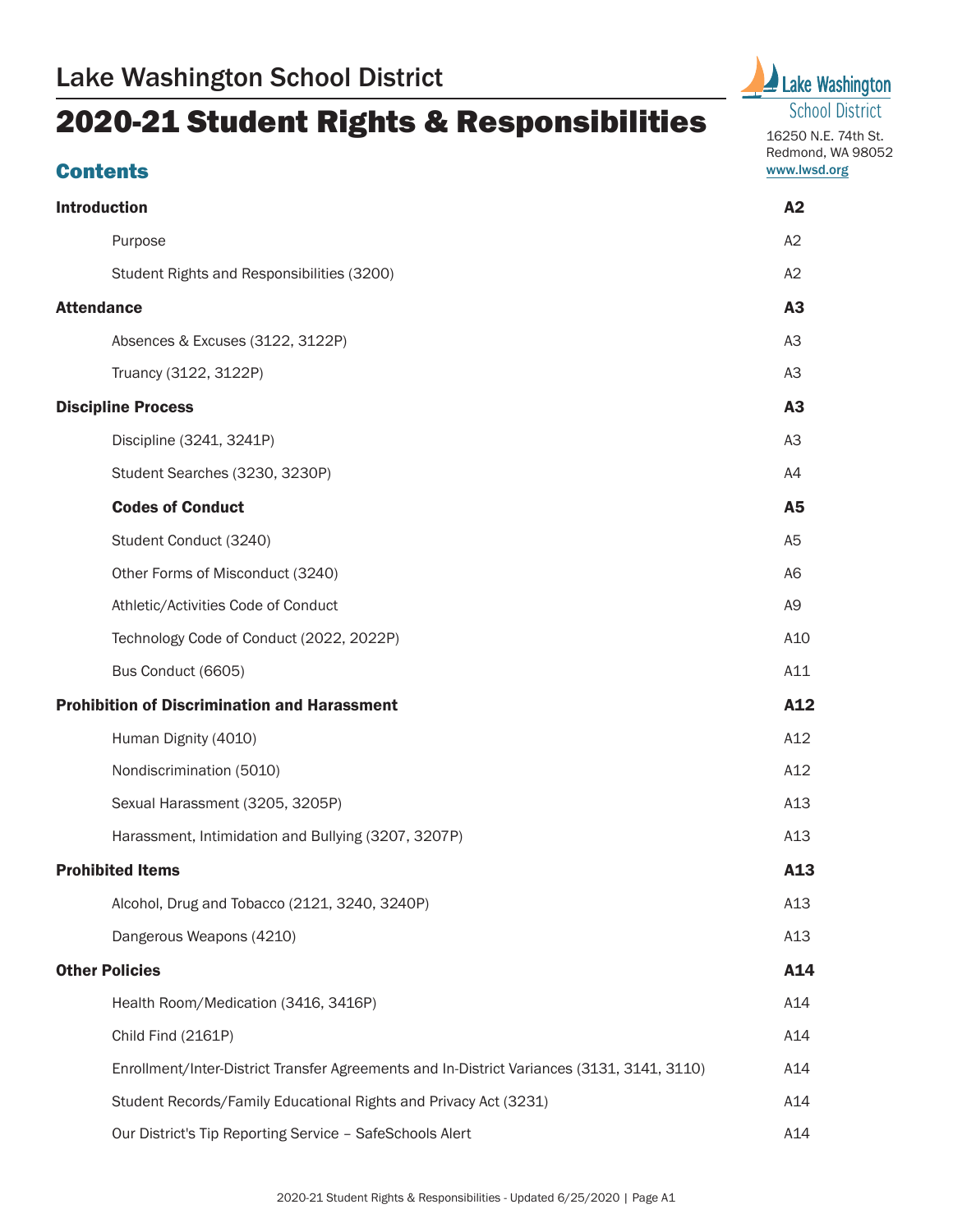# Introduction

#### Purpose

The Lake Washington School District's mission is that each student will graduate prepared to lead a rewarding, responsible life as a contributing member of our community and greater society. Furthermore, it is part of the mission of the District to provide a positive, harmonious environment in which diversity is respected and encouraged.

This student handbook is intended to provide all students, teachers, administrators, and parents with access to and an understanding of District expectations. These expectations help to reinforce the District's mission and the core values of a democratic society. They express the value of mutual human respect for each person that we expect to be manifested in the daily behaviors of students, staff, and volunteers

This handbook provides a summary of some of the laws, regulations and District policies that govern student rights, responsibilities, student discipline and due process. Specific policies are referenced by the policy numbers (i.e, 3200). The complete policies are available on the district website: [www.lwsd.org](http://www.lwsd.org/).



School District

#### Student Rights and Responsibilities ([3200](https://www.lwsd.org/about-us/policy-and-regulations/students-3000/rights-and-responsibilities-3200))

We believe that for every right there is a responsibility. This responsibility includes the freedom to exercise individual rights in a manner that is not offensive or harmful to others. We trust that students will respectfully accept and adhere to the following:

| <b>Rights</b>                                                                                                                                                                                                                                                        | <b>Responsibilities</b>                                                                                                                                |  |  |
|----------------------------------------------------------------------------------------------------------------------------------------------------------------------------------------------------------------------------------------------------------------------|--------------------------------------------------------------------------------------------------------------------------------------------------------|--|--|
| • Students have the right to a safe environment free from                                                                                                                                                                                                            | • Students are responsible for their own behavior.                                                                                                     |  |  |
| intimidation, sexual harassment and assault.<br>• Students have the right to a productive learning                                                                                                                                                                   | • Students are responsible for respecting the property of<br>other people and school property.                                                         |  |  |
| environment.<br>• Students have the right to clean and safe classrooms,                                                                                                                                                                                              | • Students are responsible for attending school and all<br>classes daily and on time.                                                                  |  |  |
| hallways, restrooms and lunchrooms.                                                                                                                                                                                                                                  | • Students are expected to exhibit conduct that is                                                                                                     |  |  |
| • Students have the right to safe passage to and from<br>school, and while on campus.                                                                                                                                                                                | courteous, cooperative, and responsible, and that<br>displays regard for the safety and welfare of others,                                             |  |  |
| • Students have the right to expect staff to help them solve<br>their problems.                                                                                                                                                                                      | including students, staff, and substitutes at school and at<br>all school-related activities.                                                          |  |  |
| • Students have the right to engage in the grievance<br>process.                                                                                                                                                                                                     | • Students are responsible for being prepared for class (i.e.<br>bringing appropriate and necessary materials and books<br>to class on a daily basis). |  |  |
| • Students have the right to remain anonymous when<br>reporting a violation of school rules.                                                                                                                                                                         | • Students are responsible for informing staff of behavior<br>that may be harmful to an individual or themselves.                                      |  |  |
| • Students have the right to engage in respectful speech<br>that expresses their thoughts and opinions as long as it is<br>not disruptive to the educational environment.                                                                                            | • Students are expected to make a determined effort to<br>learn.                                                                                       |  |  |
| • Students have the right to actively participate in a<br>problem-solving process in order to facilitate successful                                                                                                                                                  | • Students are expected to follow the instructions of<br>teachers and other school staff.                                                              |  |  |
| closure.                                                                                                                                                                                                                                                             | • Students are expected to dress appropriately for school                                                                                              |  |  |
| • Students have the right to exercise freedom of expression<br>as part of the instructional process. However, this right<br>is subject to reasonable limits and may not be used to<br>disrupt the educational environment or interfere with the<br>rights of others. | in ways that will not disrupt the learning environment or<br>cause safety or health problems.                                                          |  |  |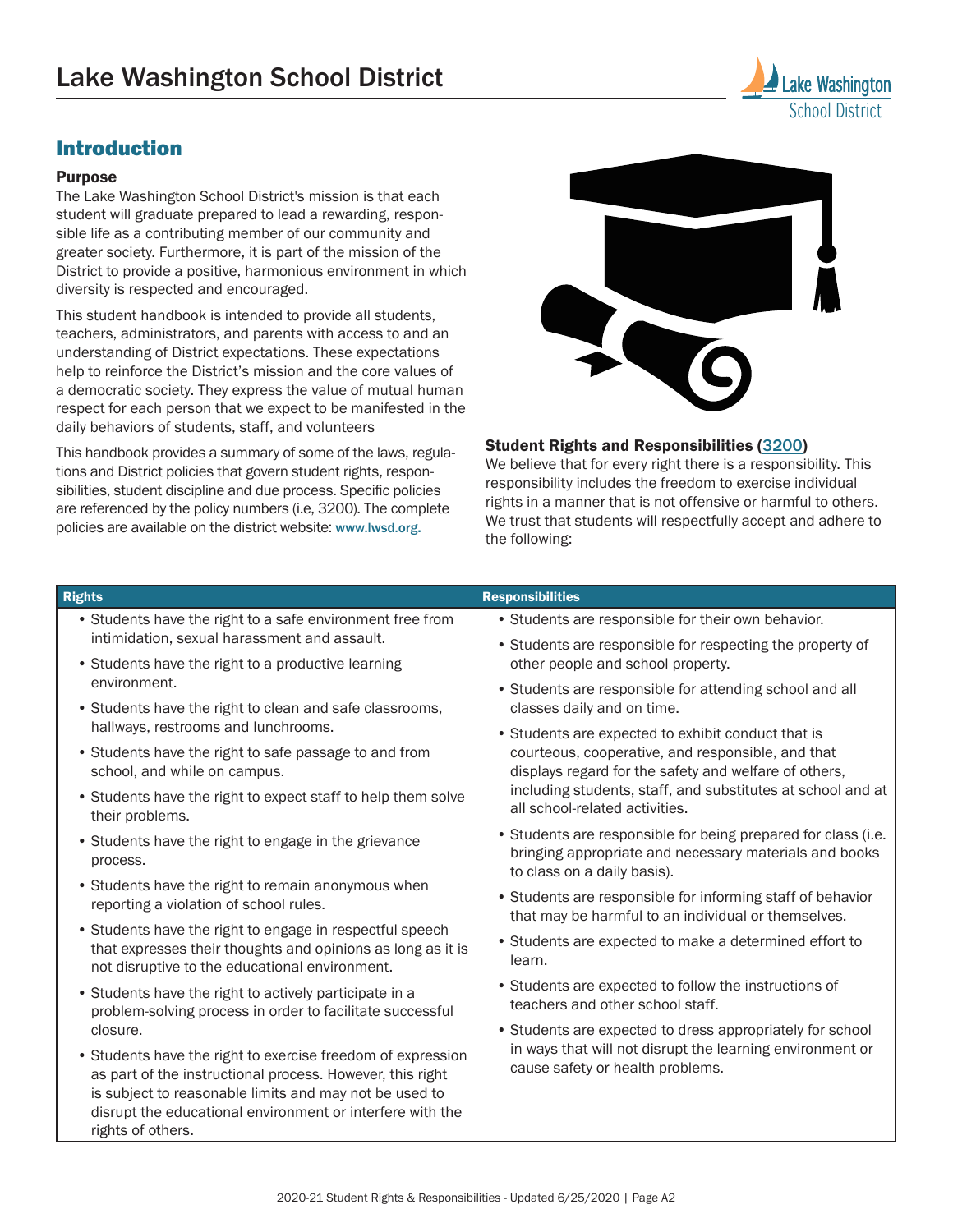

# **Attendance**

#### Absences & Excuses ([3122](https://www.lwsd.org/about-us/policy-and-regulations/students-3000/excused-and-unexcused-absences-3122), [3122P](https://www.lwsd.org/about-us/policy-and-regulations/students-3000/procedure-student-absences-and-excuses-3122p))

Regular school attendance is important for all students. Chronic or excessive absenteeism, whether excused or unexcused, has been correlated with lower assessment scores and lower graduation rates.

Students may be excused from school, with the consent of their parents/guardians, for medical and dental appointments and to accompany their parents/guardians on out-of-town trips. Additional absences consistent with WAC 392-400-325 will also be considered excused.

Parents or guardians should notify the school in person, by phone, or in writing/email within 48 hours of an absence if they wish to have the principal consider it as an excused absence.

Students who demonstrate chronic absenteeism or tardiness may be required to meet with school staff or the building principal to develop a plan to support the student's educational progress.

All students are expected to remain on campus for the entire school day. There are exceptions for high school students whose parents request that they be excused during lunch and students whose parents request attendance at another school or school-related activity during the school day.

#### Truancy ([3122](https://www.lwsd.org/about-us/policy-and-regulations/students-3000/excused-and-unexcused-absences-3122), [3122P](https://www.lwsd.org/about-us/policy-and-regulations/students-3000/procedure-student-absences-and-excuses-3122p))

Under Washington state's truancy law RCW 28A.225.030, the school/district are required to take specific actions when students are truant.

- Parents will be notified in writing or by phone after one unexcused absence in a month.
- A parent conference will be initiated after three unexcused absences in a month in order to improve the student's attendance.
- The parent and school must enter into a contract to improve the student's attendance after five unexcused absences in a month, or the case may be referred to a Community Truancy Board,
- The school district may file truancy petitions with the juvenile court after seven unexcused absences in a month, or ten unexcused absences in an academic year.

## Discipline Process

#### Discipline ([3241](https://www.lwsd.org/about-us/policy-and-regulations/students-3000/student-discipline-3241), [3241P](https://www.lwsd.org/about-us/policy-and-regulations/students-3000/procedure-student-discipline-3241p))

To support safe, nurturing and productive learning environments, Lake Washington School District encourages schools to take an instructive, restorative and corrective approach in regards to student behavior. The goals of these approaches are to:

- correct inappropriate or unacceptable behavior;
- assist students in developing empathy for others;
- accept responsibility for their actions;
- develop the capacity to improve their behavior; and
- repair the harm caused as a result of their behavior.

Schools are encouraged to establish clear expectations for student behavior and methods for supporting students' ability to meet these expectations. When appropriate, schools may identify additional learning opportunities, which may support students' ability to meet expectations through a multi-tiered system of support.

When appropriate, schools are encouraged to support students in understanding harm that has been caused through a student's action, whether intentional or unintentional, and identifying the needs of the students involved. Efforts will be taken to both encourage accountability and responsibility by the author of those actions as well as to reintegrate all students into the school or classroom community. This approach may be supported by the use of restorative contracts, impromptu conferences, restorative circles, or formal conferences.

In those instances when discipline is needed, schools may consider both the severity and frequency of the behavior when determining which corrective action is most appropriate.

In the Exceptional Misconduct and Other Misconduct Codes, consequences are divided into three categories:

- Minor/Initial The impact of the student's behavior is limited or minimal and/or this is the first such instance of this behavior by the student.
- Moderate/Repeated The impact of the student's behavior has a broader or more disruptive impact and/or this is behavior that has previously been addressed with the student.
- Severe/Persistent The impact of the student's behavior has a widespread or more significant disruptive impact and/or this is behavior that has not changed after multiple times of addressing it with the student.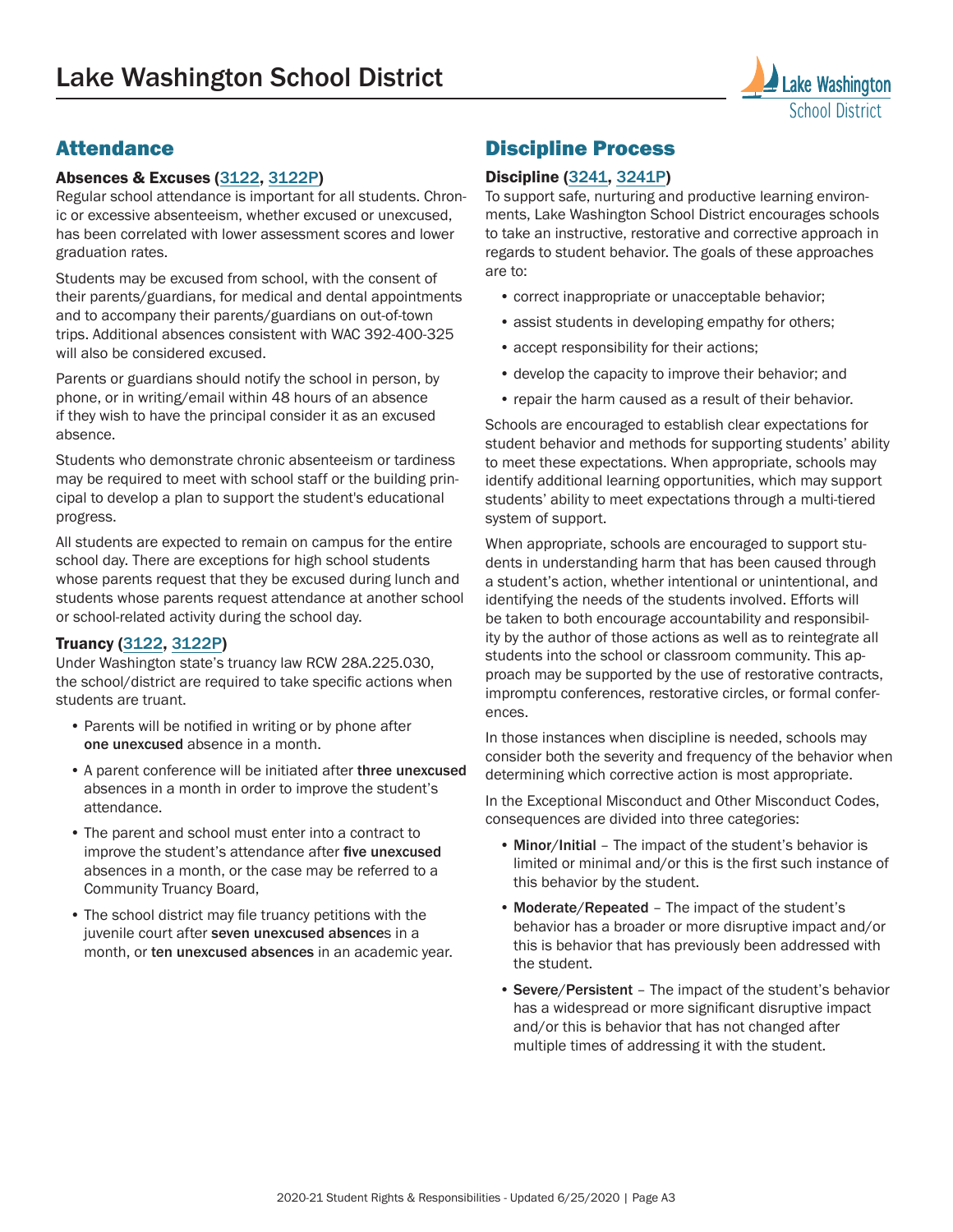

Lake Washington School District reserves the right to immediately suspend or expel a student where exceptional misconduct is involved (i.e., conduct that is so frequent or serious in nature, in terms of the disruptive effect on the operation of the school, as to warrant an immediate suspension or expulsion). This may also apply to students who have committed serious violations or acts in the community and may pose a continuing threat of substantial disruption to other students at school.

The school's jurisdiction and authority include student conduct to and from school, at school, at bus stops, on busses, and at any school-sponsored activity. Also included in the school's jurisdiction is any off-campus student speech or activity that school authorities have reason to believe will have a disruptive effect upon the operation or the learning environment of the school or impinge on the rights of other students or staff at school.

#### General Guidelines

The District may administer suspensions and expulsions for behavioral violations. In responding to behavioral violations:

Parents should be involved early in efforts to support students in meeting behavioral expectations and resolving behavioral violations.

The student's individual circumstances and the nature and circumstances of the behavioral violation must be considered to determine whether the suspension or expulsion, and the length of the exclusion, is warranted.

Students must be provided an opportunity to receive educational services during a suspension or expulsion and should not be prevented from completing subject, grade-level, or graduation requirements as a result of discipline.

The principal or designee must report all suspensions and expulsions, and the behavioral violation that led to each suspension or expulsion, to the Superintendent or designee within twenty-four hours after the administration of the suspension or expulsion.

Reasonable efforts should be made to return the student to the student's regular educational setting as soon as possible and allow the student to petition for readmission at any time consistent with the section on readmission within this regulation.

Students may not be suspended or expelled from school for absences or tardiness.

Students may be denied admission to, or entry upon, real and personal property that is owned, leased, rented, or controlled by the district while under suspension or expulsion.

Students may return to their regular educational setting following the end date of the suspension or expulsion, unless an exception is made consistent with District policy.

Specific information regarding limitations and due process for student discipline can be found in District policy ([3241](https://www.lwsd.org/about-us/policy-and-regulations/students-3000/student-discipline-3241), [3241P](https://www.lwsd.org/about-us/policy-and-regulations/students-3000/procedure-student-discipline-3241p)).

#### Definitions

Discipline: Any action taken by the District in response to a violation of behavioral expectations (D).

Suspension: Denial of right of attendance in response to a behavioral violation from any subject or class, or from any full schedule of subjects or classes. Short-term suspensions (STS) are for no more than ten consecutive school days. Long-term suspensions (LTS) exceed ten consecutive school days.

Expulsion: Denial of admission to the student's current school placement in response to a behavioral violation (E).

Emergency Expulsion: The removal of a student from school because the student's presence poses an immediate and continuing danger to other students or school personnel, or an immediate and continuing threat of material and substantial disruption of the educational process. An emergency expulsion (EE) may be imposed to allow administrators to fully investigate the situation and impose any appropriate disciplinary or corrective action.

School Business Day: Any calendar day, exclusive of Saturdays, Sundays, and federal and school holidays, on which the Office of the Superintendent is open to the public for the conduct of business.

#### Student Searches ([3230](https://www.lwsd.org/about-us/policy-and-regulations/students-3000/student-privacy-searches-3230))

Administrators may make general searches of all student desks or storage areas without prior notice to students. An individual student, his/her property (including cell phones), locker, and vehicle parked on campus may be searched by school district employees if there is a reasonable, individualized suspicion the search is related to the discovery of contraband or other evidence of a student's violation of law or school conduct rules. Illegal items or other possessions reasonably determined to be a threat to the safety or security of others shall be seized by school authorities. Items that are used to disrupt or interfere with the educational process may be temporarily removed from a student's possession.

#### Drug Scenting Dogs

The purpose behind inspections by dogs is to discourage students from bringing, keeping, and/or using illegal drugs or weapons of any kind on school grounds. RCW 28A.600.210 authorizes administration to invite drug-scenting dogs to conduct suspicionless searches of school-issued lockers and the contents of those lockers on school property in order to protect students from exposure to illegal drugs, weapons and contraband.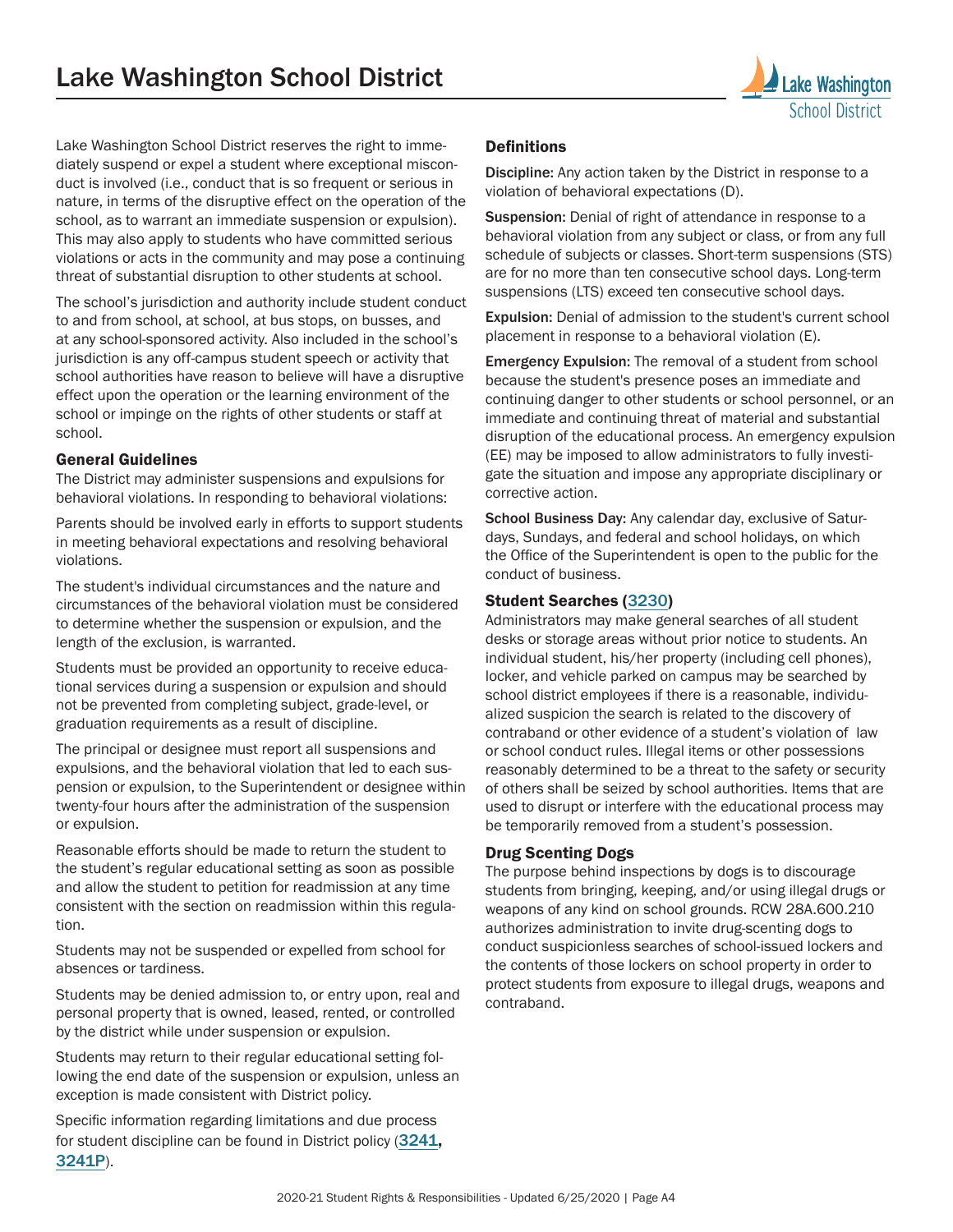

## Codes of Conduct

#### Exceptional Misconduct ([3240P](https://www.lwsd.org/about-us/policy-and-regulations/students-3000/procedure-student-conduct-expectations-and-reasonable-sanctions-3240p))

Any conduct that materially and substantially interferes with the educational process is prohibited. However, the following infractions have been judged so serious in nature and/or so serious in terms of disruptive effect upon the operation of the school(s) that students may be subject to an emergency expulsion and/or suspension (short-term or long-term) for a first time offense. Because each situation is handled individually, administrators have the discretion to use other alternative forms of discipline if they so decide. This may include restitution for property damage or loss, and/or restitution to victims if appropriate. All of the following acts listed below in the summary chart are specifically prohibited on school grounds, on school-sponsored transportation (including authorized school bus stops), at school events off school grounds, or off-campus if such conduct causes disruption at school. Law enforcement may be informed.

#### Codes:

- Discipline (D)
- Restorative Contract/Conference (RC)
- Restitution (R)
- Restriction/Loss of Privileges (LP)
- Police Contact (PC)
- Substance/Risk Assessment (A)
- Short-term Suspension (STS)
- Long-term Suspension (LTS)
- Emergency Expulsion (EE)
- Expulsion (E)
- Confiscation for Day (CD)
- Confiscation Return to Parent (CP)

| <b>Violation</b>                                                    | <b>Definition</b>                                                                                                                                                                                                                                                                                                                                                                                                                                                                                                                                                                                                                                                                                     | Minor/<br><b>Initial</b> | Moderate/<br><b>Repeated</b> | Severe/<br><b>Persistent</b> |
|---------------------------------------------------------------------|-------------------------------------------------------------------------------------------------------------------------------------------------------------------------------------------------------------------------------------------------------------------------------------------------------------------------------------------------------------------------------------------------------------------------------------------------------------------------------------------------------------------------------------------------------------------------------------------------------------------------------------------------------------------------------------------------------|--------------------------|------------------------------|------------------------------|
| Arson                                                               | Lighting a fire, causing any fire to be started, or setting fire to school property.<br>This also includes falsely setting off a fire alarm.                                                                                                                                                                                                                                                                                                                                                                                                                                                                                                                                                          | EE/STS/<br>PC/R          | EE/LTS/<br>PC/R              | EE/E/LTS/<br>PC/R            |
| <b>Assault</b>                                                      | Inflicting physical harm, being physically violent, using unwanted force, or<br>demonstrating immediate intent to inflict physical harm. This includes sexual<br>assault.                                                                                                                                                                                                                                                                                                                                                                                                                                                                                                                             | EE/STS/PC                | EE/LTS/PC                    | EE/E/LTS/<br><b>PC</b>       |
| <b>Dangerous</b><br><b>Weapons and Other</b><br><b>Unsafe Items</b> | Possessing, threatening to use, or using dangerous weapons (or replica<br>weapons). A dangerous weapon means a weapon, device, instrument, materi-<br>al, or substance that is capable of causing serious bodily injury. This includes<br>knives, BB guns, paintball guns, air guns, stun guns, or the like that injure a<br>person by electric shock, charge or impulse, martial arts weapons, explo-<br>sives, incapacitating agents, laser devices, metal knuckles, or any other item<br>which can inflict or threaten substantial harm. Principals may pre-authorize<br>use of replica weapons or props, incapable of firing any projectile, in district-<br>approved plays or school activities. | EE/D/STS/<br><b>PC</b>   | EE/STS/<br>LTS/PC            | EE/E/LTS/<br>PC              |
| Drugs/Alcohol<br>Possession<br><b>Use</b><br>Paraphernalia          | Possessing, using, or being under the influence of drugs/alcohol before at-<br>tending school, on school grounds, on school transportation, or during school<br>sponsored events on or off campus. This includes inhalants, prescription drugs<br>beyond a daily dose, prescription medical marijuana (even if the holder has a<br>valid medical marijuana card), over-the-counter drugs in quantities or mixtures<br>that are suspect and capable of causing serious harm, or any substance repre-<br>sented as such. Possessing paraphernalia includes any item that can be used<br>to ingest or conceal drugs or alcohol.                                                                          | EE/STS/<br>A/PC          | EE/STS/<br>LTS/A/PC          | EE/LTS/<br>RA/PC             |
| Drugs/Alcohol<br>Sell<br><b>Buy</b><br>Transfer                     | Transferring, selling, sharing, or solicitation of drugs/alcohol on school grounds,<br>on school transportation, walking/riding to/from school, or during school spon-<br>sored events on or off campus. Includes inhalants, prescription drugs, prescrip-<br>tion medical marijuana (even if the holder has a valid medical marijuana card),<br>over-the-counter drugs in quantities or mixtures that are suspect and capable of<br>causing serious harm, or any substance represented as such.                                                                                                                                                                                                      | EE/STS/A/<br><b>PC</b>   | EE/STS/<br>LTS/A/PC          | EE/LTS/<br>RA/PC             |
| <b>Firearms</b>                                                     | Possessing, threatening to use, or using a firearm on school property, school-<br>provided transportation, or at school-sponsored events. A firearm is defined<br>as a weapon from which a projectile may be fired by an explosive. It also<br>includes any form of explosive or gas device.                                                                                                                                                                                                                                                                                                                                                                                                          | EE/E/PC                  | EE/E/PC                      | EE/E/PC                      |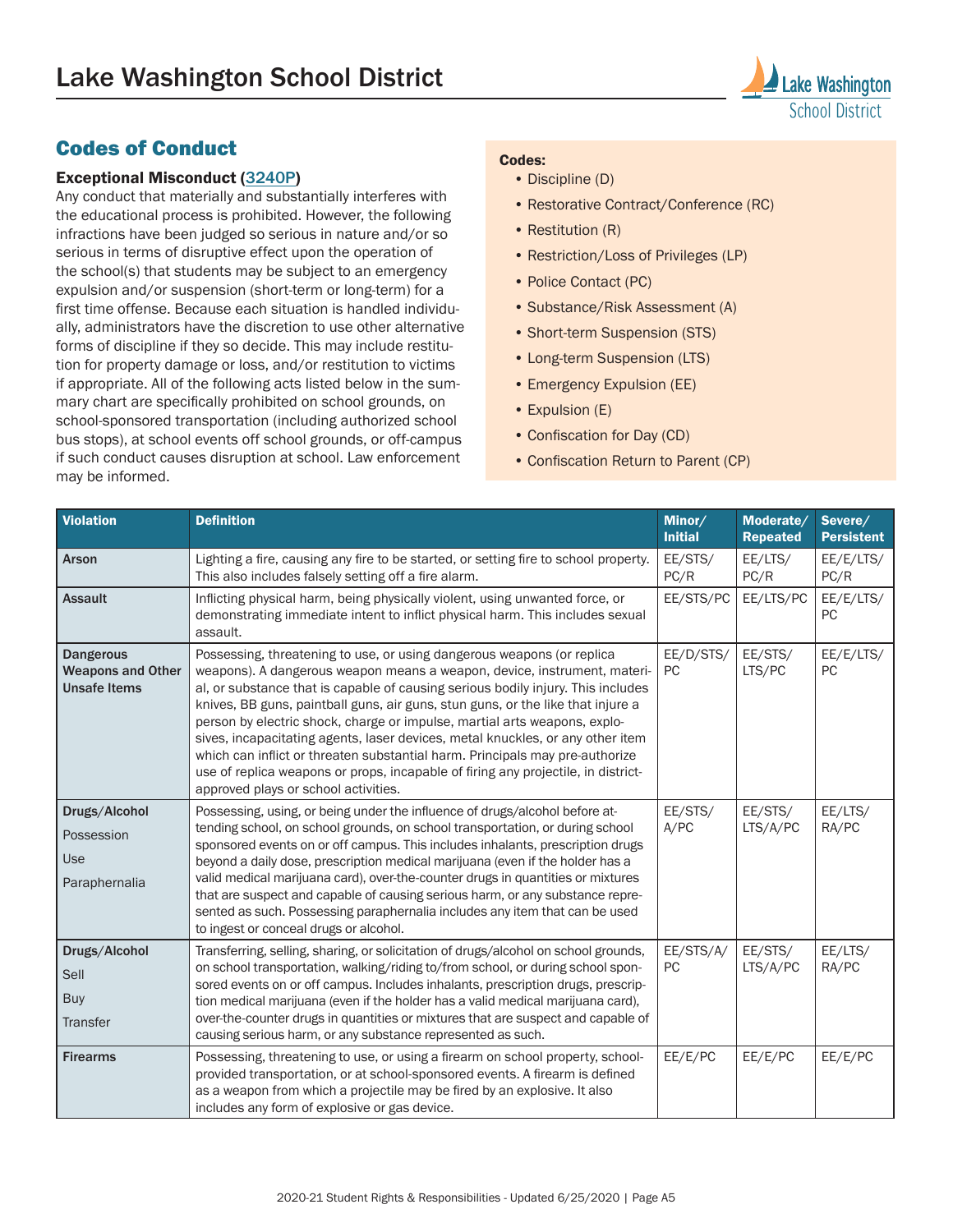# Lake Washington School District **Lake Washington**



| <b>Violation</b>                                | <b>Definition</b>                                                                                                                                                                                                                                                                                                                                                                                                                                                                                                                                                                                                                                                                                                                                                                                                                                                   | Minor/<br><b>Initial</b> | Moderate/<br><b>Repeated</b> | Severe/<br><b>Persistent</b> |
|-------------------------------------------------|---------------------------------------------------------------------------------------------------------------------------------------------------------------------------------------------------------------------------------------------------------------------------------------------------------------------------------------------------------------------------------------------------------------------------------------------------------------------------------------------------------------------------------------------------------------------------------------------------------------------------------------------------------------------------------------------------------------------------------------------------------------------------------------------------------------------------------------------------------------------|--------------------------|------------------------------|------------------------------|
| Harassment,<br>Intimidation,<br><b>Bullying</b> | Harassment, intimidation, or bullying means any intentional electronic,<br>written, verbal, or physical act, including but not limited to one shown to be<br>motivated because of his or her perception of the victim's race, color, reli-<br>gion, ancestry, national origin, gender, sexual orientation, gender expression<br>or identity, or mental, physical, or sensory handicap or other distinguishing<br>characteristics, when the intentional electronic, written, verbal, or physical<br>act: physically harms a student or damages the student's property; or has the<br>effect of substantially interfering with a student's education; or is so severe,<br>persistent, or pervasive that it creates an intimidating or threatening educa-<br>tional environment; or has the effect of substantially disrupting the orderly<br>operation of the school. | D/RC                     | EE/STS                       | EE/LTS                       |
| <b>Illegal Acts</b>                             | An illegal or criminal act that either results or could foreseeably result in<br>injury or damage to self, others, or property. This includes the possession or<br>distribution of illegal images, including sexual images on cell phones or other<br>electronic devices.                                                                                                                                                                                                                                                                                                                                                                                                                                                                                                                                                                                           | EE/STS/<br>PC/R          | EE/STS/<br>LTS/PC/R          | EE/E/LTS/<br>PC/R            |
| <b>Sexual Harassment</b>                        | Harassing conduct includes repeated offensive sexual flirtations, advances or<br>propositions, continued or repeated verbal abuse of a sexual nature, graphic<br>or degrading verbal comments about an individual or about his/her appear-<br>ance, or any offensive or abusive physical contact including: offensive jokes,<br>innuendoes, compliments, cartoons, pranks and/or other verbal, visual,<br>electronic communications (e.g. sexting), or physical conduct, including stalk-<br>ing. Conduct is gender-based when it would not occur but for the sex of the<br>person to whom it is directed.                                                                                                                                                                                                                                                          | D/RC                     | EE/STS/PC                    | EE/LTS/PC                    |
| <b>Threats</b>                                  | Expressing by words or actions an intent to inflict mental or physical harm.<br>This includes intimidating verbally, by use of hand signs, in writing, or on a<br>computer or other electronic device.                                                                                                                                                                                                                                                                                                                                                                                                                                                                                                                                                                                                                                                              | D/RC                     | EE/STS/A/<br><b>PC</b>       | EE/LTS/A/<br><b>PC</b>       |

#### Other Forms of Misconduct ([3240](https://www.lwsd.org/about-us/policy-and-regulations/students-3000/student-conduct-expectations-and-reasonable-sanctions-3240))

Other forms of misconduct including but not limited to those listed below may result in corrective action ranging from possible suspension, expulsion, restitution, or referral to law enforcement authorities or other agencies depending on the severity of the offense.

| <b>Violation</b>                       | <b>Definition</b>                                                                                                                                                                                                                                                                                                                                                                                                                                                                                        | Minor/Initial                                  | Moderate/<br><b>Repeated</b>                   | Severe/<br><b>Persistent</b>                      |
|----------------------------------------|----------------------------------------------------------------------------------------------------------------------------------------------------------------------------------------------------------------------------------------------------------------------------------------------------------------------------------------------------------------------------------------------------------------------------------------------------------------------------------------------------------|------------------------------------------------|------------------------------------------------|---------------------------------------------------|
| Academic<br><b>Dishonesty</b>          | All forms of cheating, plagiarism and fabrication, including submit-<br>ting any work product that the student misrepresents as his or her<br>work product for the purpose of fulfilling any assignment or task<br>required as part of the student's course of studies. This includes<br>the unauthorized use of electronic devices, the use of unauthor-<br>ized material or unauthorized communication of any kind during<br>testing, and the aiding and abetting of academic dishonesty of<br>others. | D/RC/LOSS<br>OF CREDIT ON<br><b>ASSIGNMENT</b> | D/RC/LOSS<br>OF CREDIT ON<br><b>ASSIGNMENT</b> | STS/LTS/LOSS<br>OF CREDIT ON<br><b>ASSIGNMENT</b> |
| <b>Alteration of</b><br><b>Records</b> | Falsifying, altering, or destroying a school record or any communi-<br>cation between home and school.                                                                                                                                                                                                                                                                                                                                                                                                   | D                                              | EE/STS                                         | EE/STS                                            |
| Attendance/<br><b>Truancy</b>          | Being absent or tardy from classes without an approved excuse.                                                                                                                                                                                                                                                                                                                                                                                                                                           | D/RC                                           | D/RC/LP                                        | <b>STS</b>                                        |
| Disruptive Conduct/<br><b>Behavior</b> | Behaving in a way that materially or substantially interferes with or<br>is detrimental to the orderly operation of school, school-sponsored<br>events, or any other aspect of the educational process. Includes<br>behavior or activities occurring off-campus that cause or threaten<br>to cause a substantial disruption to the educational process on<br>campus or impinge on the rights of the students or staff at school.                                                                         | D/RC                                           | EE/STS/PC                                      | EE/LTS/PC                                         |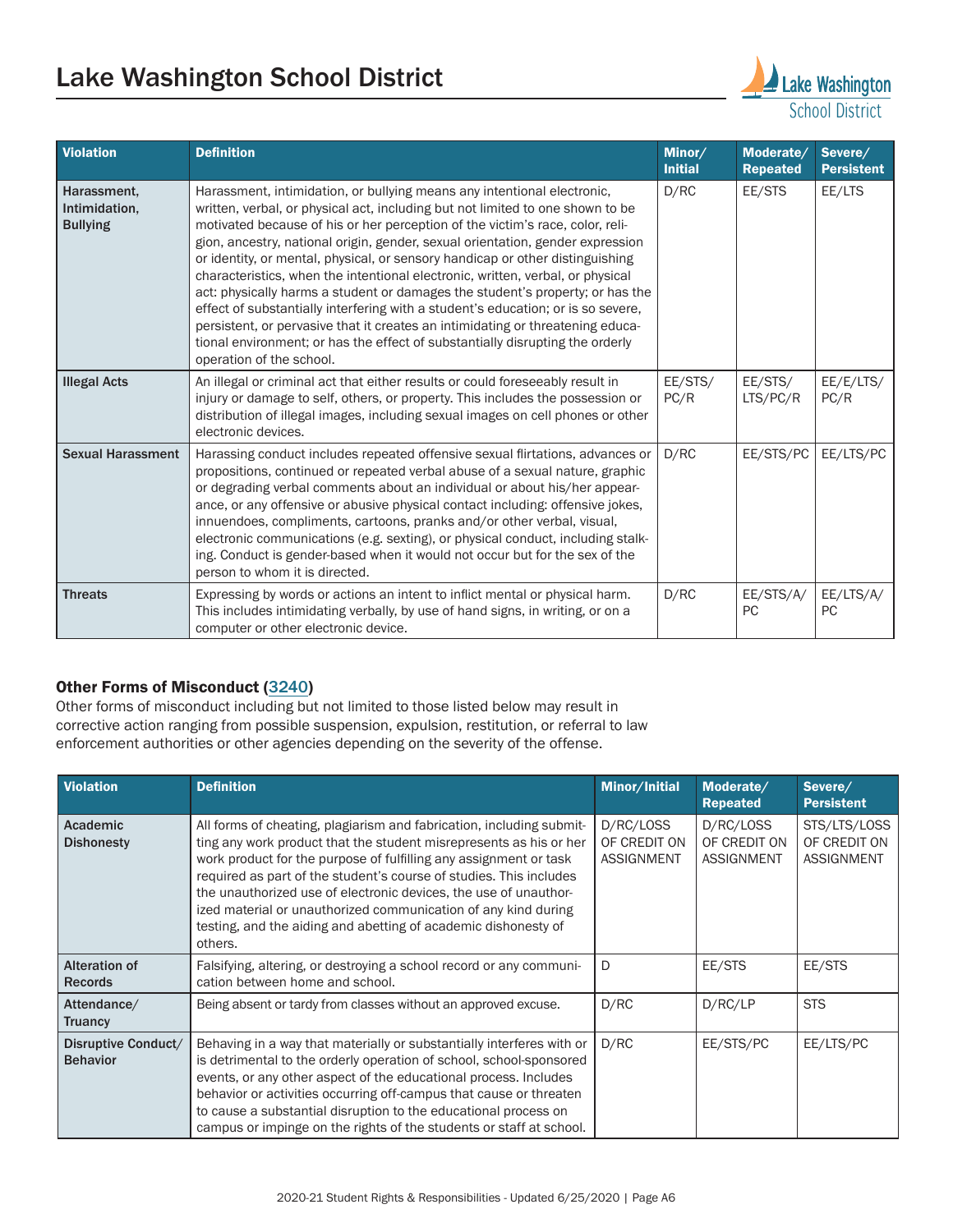# Lake Washington School District **Lake Washington**



| <b>Violation</b>                                | <b>Definition</b>                                                                                                                                                                                                                                                                                                                                                                                                                                                                                                                                                                                                                                                                        | Minor/Initial                   | Moderate/<br><b>Repeated</b>                | Severe/<br><b>Persistent</b>                                        |
|-------------------------------------------------|------------------------------------------------------------------------------------------------------------------------------------------------------------------------------------------------------------------------------------------------------------------------------------------------------------------------------------------------------------------------------------------------------------------------------------------------------------------------------------------------------------------------------------------------------------------------------------------------------------------------------------------------------------------------------------------|---------------------------------|---------------------------------------------|---------------------------------------------------------------------|
| <b>Dress Code</b>                               | Dressing in a manner that is not conducive to the educational envi-<br>ronment. A student's dress or appearance may not present a health<br>or safety hazard or create material and substantial disruption of the<br>educational process at the school. Student dress shall not be gang-<br>related, nor may it promote illegal activities or activities that violate<br>school regulations.                                                                                                                                                                                                                                                                                             | <b>CHANGE</b><br><b>CLOTHES</b> | $D/RC +$<br><b>CHANGE</b><br><b>CLOTHES</b> | EE/STS                                                              |
| <b>Endangerment of</b><br><b>Others</b>         | Acting in a manner that endangers students, staff, or community<br>members.                                                                                                                                                                                                                                                                                                                                                                                                                                                                                                                                                                                                              | D/RC                            | EE/STS/PC                                   | EE/LTS/PC                                                           |
| Extortion/Blackmail<br>and Coercion             | Extorting or attempting to extort any item, information, or money.                                                                                                                                                                                                                                                                                                                                                                                                                                                                                                                                                                                                                       | D/RC                            | EE/STS                                      | EE/LTS                                                              |
| <b>Fighting</b>                                 | Engaging in or provoking a physical altercation involving anger or<br>hostility. This includes instigating a fight, arranging or contributing<br>to the likelihood of a fight developing, including recording and/or<br>distributing images of the fight.                                                                                                                                                                                                                                                                                                                                                                                                                                | D/RC                            | EE/STS                                      | EE/LTS                                                              |
| Forgery                                         | Copying, plagiarizing, and/or falsifying materials/signatures and/<br>or other information or objects.                                                                                                                                                                                                                                                                                                                                                                                                                                                                                                                                                                                   | D/RC                            | EE/STS                                      | EE/STS                                                              |
| Gambling                                        | Engaging in games of chance that involve the exchange of money<br>or other items, or stake or risk money or anything of value on<br>the outcome of something involving chance. A student shall not<br>encourage or coerce other students to gamble.                                                                                                                                                                                                                                                                                                                                                                                                                                      | D/RC/CD                         | EE/STS/CP                                   | EE/STS/CP                                                           |
| <b>Gang Activity</b>                            | Engaging in gang activity on school grounds. A gang is a group<br>of three or more persons with identifiable leadership that, on an<br>ongoing basis, regularly conspires and acts in concert mainly for<br>criminal purposes.                                                                                                                                                                                                                                                                                                                                                                                                                                                           | EE/D/PC                         | EE/STS/PC                                   | EE/LTS/E/PC                                                         |
| <b>Hazing</b>                                   | Participating in or failing to report known activity that demeans or<br>abuses any student or members or potential members of a team<br>or club.                                                                                                                                                                                                                                                                                                                                                                                                                                                                                                                                         | EE/D                            | EE/S                                        | EE/LTS/E                                                            |
| <b>Immediate Danger</b><br>and Disruption       | Engaging in behavior such that the student's presence poses an<br>immediate and continuing danger to the student (including harm<br>to self/suicidal ideation), other students, school personnel, or an<br>immediate and continuing threat of substantial disruption to the<br>educational process.                                                                                                                                                                                                                                                                                                                                                                                      | EE/D/PC                         | EE/STS/A/PC                                 | EE/LTS/E/A/<br>PC<br>$A/PC +$<br><b>EMERGENCY</b><br><b>REMOVAL</b> |
| Interfering with<br><b>School Investigation</b> | Misrepresenting, falsely accusing, concealing evidence, verbally or<br>physically impeding or interrupting an investigatory process involv-<br>ing self or others, or otherwise hindering an investigation of an<br>infraction or crime on campus or at a school sponsored event.                                                                                                                                                                                                                                                                                                                                                                                                        | D/RC                            | EE/STS                                      | EE/STS                                                              |
| Lying                                           | Telling or writing untruths.                                                                                                                                                                                                                                                                                                                                                                                                                                                                                                                                                                                                                                                             | D/RC                            | <b>STS</b>                                  | <b>STS</b>                                                          |
| <b>Negative</b><br><b>Community Action</b>      | Engaging in behavior outside of school that may adversely affect<br>the educational environment of the school. Washington State Law<br>provides for the implementation of school discipline for actions<br>performed outside of school, including during the summer, that<br>may negatively impact the school environment. Examples include,<br>but are not limited to: acts of vandalism, theft, assault, drug and<br>alcohol use and sales, inappropriate computer/network behavior,<br>harassment/cyber bullying occurring off-campus, including the<br>inappropriate use of e-mail, texting, Skype, or other Internet or<br>electronic communications used to harass or harm others. | D/RC/R                          | EE/STS/PC                                   | EE/LTS/PC                                                           |
| <b>Physical Aggression</b>                      | Threatening injury or attempting to cause physical injury or inten-<br>tionally behaving in such a way as could reasonably be expected<br>to cause physical injury to any person. This includes sexual<br>misconduct (i.e., unwanted touching or grabbing of sexual parts,<br>indecent exposure, or other inappropriate sexual conduct) and<br>intentional spitting or hitting                                                                                                                                                                                                                                                                                                           | D/RC                            | EE/STS/PC                                   | EE/LTS/PC                                                           |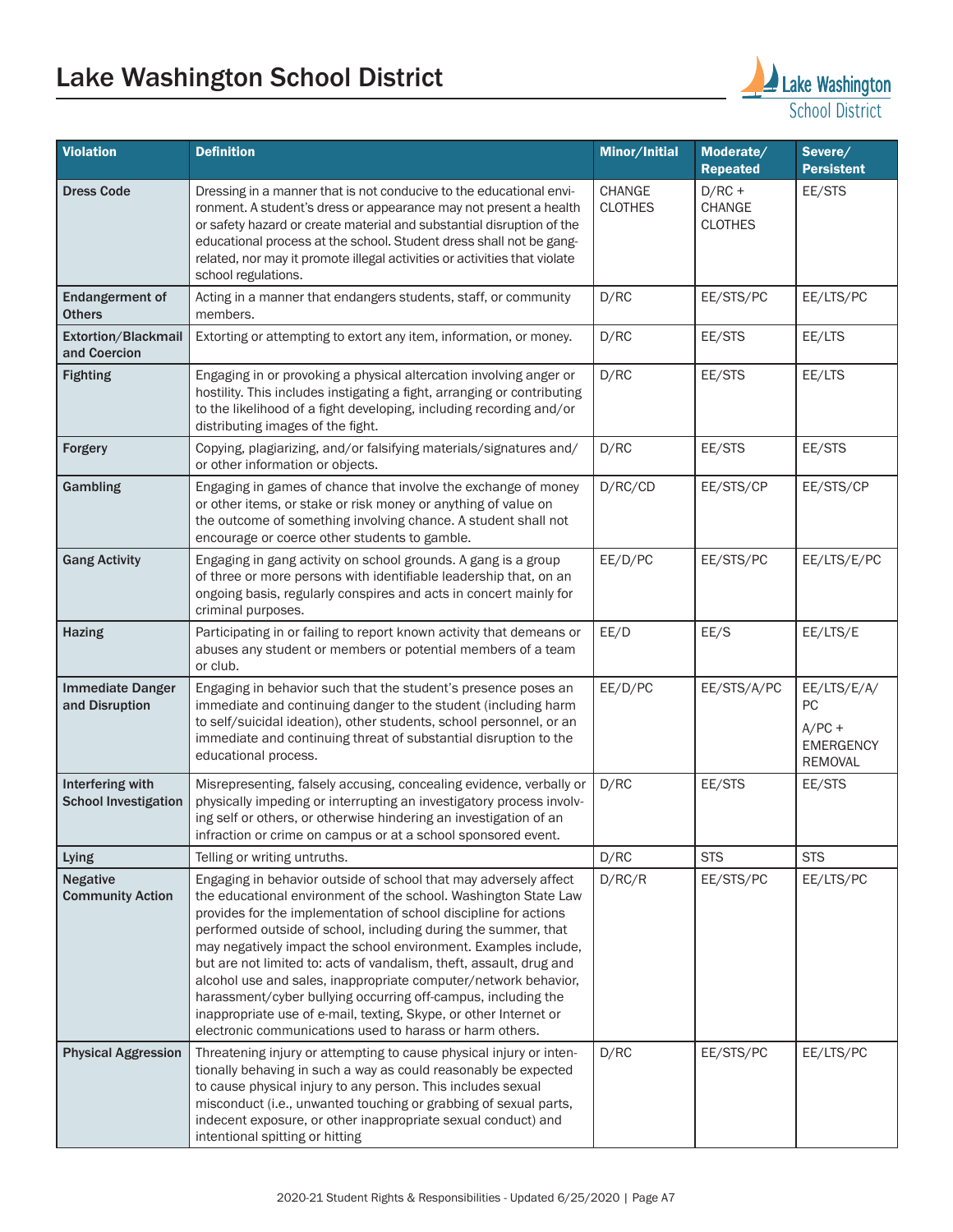# Lake Washington School District Lake Washington



| <b>Violation</b>                                                                       | <b>Definition</b>                                                                                                                                                                                                                                                                                                                                                                                                                                                                                                                                                   | Minor/Initial | Moderate/<br><b>Repeated</b> | Severe/<br><b>Persistent</b> |
|----------------------------------------------------------------------------------------|---------------------------------------------------------------------------------------------------------------------------------------------------------------------------------------------------------------------------------------------------------------------------------------------------------------------------------------------------------------------------------------------------------------------------------------------------------------------------------------------------------------------------------------------------------------------|---------------|------------------------------|------------------------------|
| <b>Prohibited Use of</b><br><b>District Network</b><br>and Digital<br><b>Resources</b> | Using the District network for commercial, political, illegal, in-<br>decent, disruptive, or personal entertainment use as defined in<br>the Student Acceptable Use Procedures (AUP). This includes any<br>attempt to defeat or bypass the District's Internet filter or conceal<br>Internet activity (e.g. proxies, https, special ports, modifications<br>to district browser settings, logging into a remote computer from<br>the District network, and any other techniques designed to evade<br>filtering or enable the publication of inappropriate content). | D/R/LP        | EE/STS/PC/R/<br>LP           | EE/LTS/PC/R/<br>LP           |
| Theft/Robbery                                                                          | Stealing school district property or the property of a staff member,<br>student, or school visitor. This includes knowingly possessing,<br>concealing, selling or disposing of stolen property. Robbery is the<br>taking of another's property by force or threat of force.                                                                                                                                                                                                                                                                                         | D/R/RC        | EE/STS/R/PC                  | EE/LTS/R/PC                  |
| <b>Tobacco and</b><br><b>Smoking</b><br>Paraphernalia                                  | Possessing, using, or distributing of any tobacco product, or<br>chemicals, devices (e.g. e-cigarettes, electronic hookahs, vaporiz-<br>ers, etc.), or any other product that has a similar flavor or physical<br>effect of nicotine substances.                                                                                                                                                                                                                                                                                                                    | D/DIVERSION   | STS/<br><b>DIVERSION</b>     | STS/A                        |
| Trespass/Loitering/<br><b>Unauthorized</b><br><b>Entrance</b>                          | Entering or being present on school property without permission.                                                                                                                                                                                                                                                                                                                                                                                                                                                                                                    | D             | EE/STS                       | EE/STS                       |
| <b>Unauthorized Use</b><br>of Cell Phones or<br>other Electronic<br><b>Devices</b>     | Using cell phones and other personal electronic devices in class-<br>rooms/during the school day without authorization.                                                                                                                                                                                                                                                                                                                                                                                                                                             | CD/CP         | CP                           | D/CP                         |
| <b>Unauthorized Use of</b><br>Equipment                                                | Using computers and other equipment (cameras, audio recorders,<br>etc.) during the school day without authorization. Photographs,<br>video, and audiotapes may not be shared or published without<br>permission. Inappropriate materials or websites may not be ac-<br>cessed or displayed.                                                                                                                                                                                                                                                                         | CD/CP         | STS/CP/LP                    | LTS/CP/LP                    |
| Vandalism/<br>Destruction of<br>Property                                               | Intentionally destroying, damaging, or defacing school or personal<br>property. This includes tampering with equipment or supplies or<br>displacing property.                                                                                                                                                                                                                                                                                                                                                                                                       | RC/R/D        | EE/STS/R/PC                  | EE/LTS/R/E/<br>РC            |
| <b>Vulgar or Lewd</b><br>Conduct/ Profanity                                            | Expressing any lewd, indecent, vulgar, profane, or obscene act.<br>This includes swearing, spitting, and obscene gestures, photo-<br>graphs, and drawings, including electronic communication.                                                                                                                                                                                                                                                                                                                                                                      | D/RC          | EE/STS                       | EE/STS                       |
| Willful<br>Disobedience,<br><b>Failure to</b><br>Cooperate, and<br><b>Disrespect</b>   | Repeatedly failing to comply with or follow reasonable, lawful,<br>directions or requests of teachers or staff. This includes non-com-<br>pliance, defiance, and disrespect.                                                                                                                                                                                                                                                                                                                                                                                        | D/RC          | EE/STS                       | EE/LTS                       |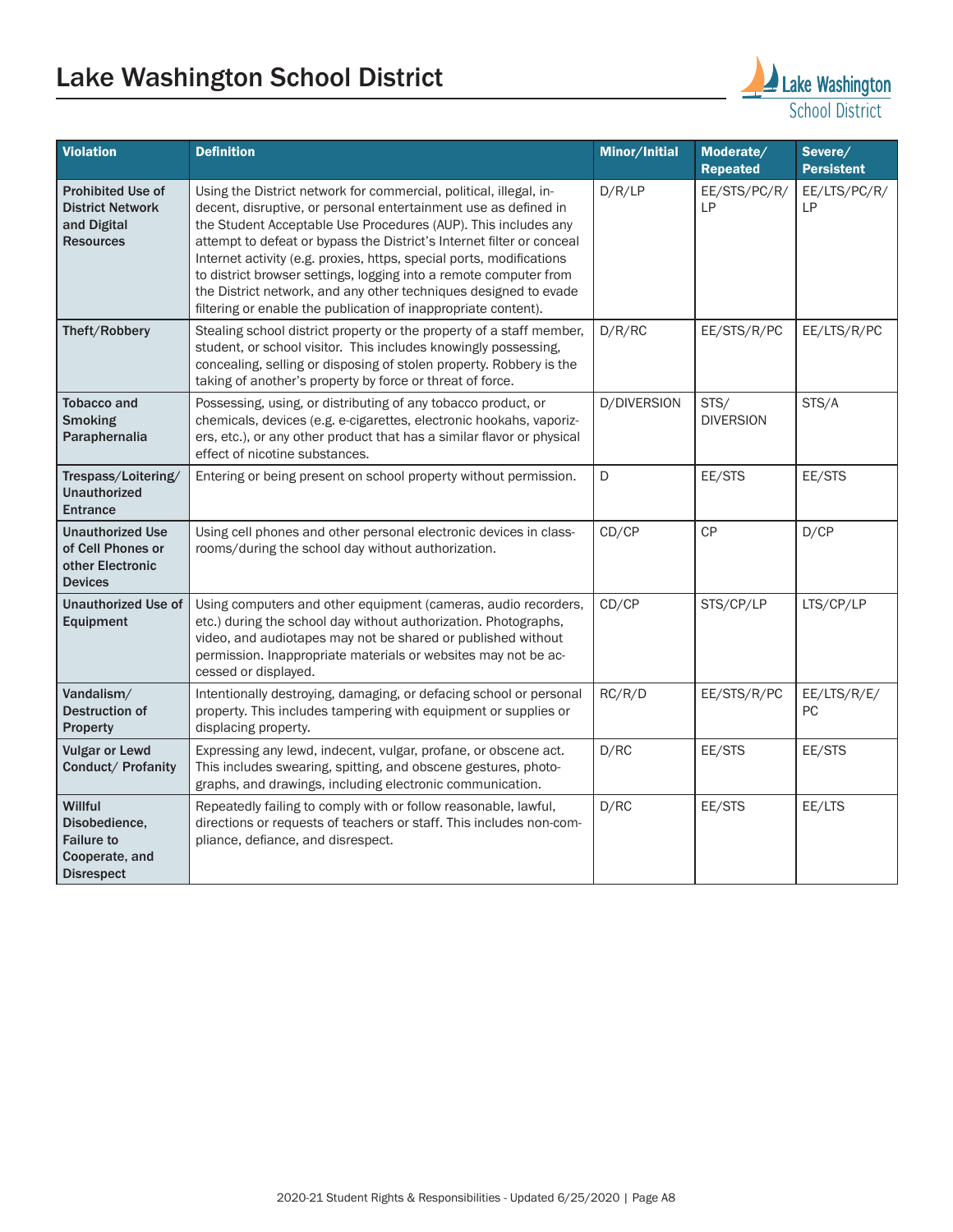# [Athletic/Activities Code of Conduct](http://www.lwsd.org/students-families/athletics/athletic-activities-conduct-code)

As members of a school team or WIAA sponsored activity that represents Lake Washington School District, students are expected to make a strong personal commitment to rules of training and conduct in order to maintain a strong, healthy body and represent their school in an exemplary fashion. To that end, the following rules apply to all students participating in interscholastic athletics/activities or attending a teamrelated activity such as out-of-season camps or tournaments. These rules will apply at all times throughout the school year, which is defined as beginning with fall tryouts to the last day of school, and includes any summer team-related activities. They will remain in effect for one calendar year from date of signature.

#### Illegal Controlled Substances, Alcohol, Legend drugs and Controlled Substances

Penalties for the possession, use or sale of legend drugs (drugs obtained through prescription, RCW 69.41.020-050) and controlled substances (RCW 69.50) shall be as follows:

1st Violation: A participant in possession and/or use of a controlled substance, and/or "legend drugs" including anabolic steroids, or alcoholic beverages shall be immediately ineligible for interscholastic competition in the current interscholastic sports program for the remainder of the season. This also includes attending and/or remaining at an event where it is reasonably known by those present that consumption any of the above mentioned substances by a minor(s) occurs. In this situation it is the responsibility of the student-athlete or student involved in the activities noted above to remove him/herself beyond all reasonable doubt and proximity from the situation. Ineligibility for possession or use shall continue into the next sports season in which the participant wishes to participate. In order to be eligible to participate in the next interscholastic sports season, the student athlete will meet with the school authorities. The school principal shall have the final authority as to the student athlete's participation in the interscholastic sports program. A participant who seeks and/or receives help for a problem with use of legend drugs (RCW 69.41.010 identified substances) or controlled substances and controlled substance analogs (RCW 69.50.101 identified substances) will be given the opportunity for assistance through the school and/ or community agencies. In no instance shall participation in a school and/or community approved assistance program excuse a student athlete from subsequent compliance with this regulation. However, successful use of such an opportunity or compliance with athletic code by the student athlete may allow him/her to have eligibility re-instated in the athletic program, after a minimum two-week suspension from competition and pending a recommendation by the school eligibility authority. Athletes may attend practices with Principal/Athletic Director approval but may not attend contests during the suspension period.

2nd Violation: A participant who again violates any provision of RCW 69.41.020 through 69.41.050 or of RCW 69.50 will be ineligible for interscholastic competition for a period of one (1) calendar year from the date of the second violation.

3rd Violation: A participant who violates for a third time RCW 69.41.0202 - 69.41.050 or of RCW 69.50 will be permanently ineligible for interscholastic competition.

Sale and/or distribution - per Lake Washington School District Policy, the sale and/or distribution of alcohol, or prescription or non-prescription drugs will result in the student automatically being placed on Step #2 of the Athletic/Activity Code.

#### Tobacco Products, Chemicals or Devices (e-cigarettes, vaporizers, cigarettes, chew, etc.)

**1st Violation:** The possession and/or use of tobacco products or chemicals, devices (e.g., e-cigarettes, electronic hookahs, vaporizers, etc.), or any other product that has a similar flavor or physical effect of nicotine substances will result in: 1. The student will be suspended for a minimum of one week of competition. 2. The attendance of a cessation class will be mandatory.

2nd Violation: 1. The student will be suspended for 10 weeks of competition. If there is not 10 weeks left in the current season the suspension will carry over to the next competitive season in which they are a returning athlete. 2. Before an athlete can again represent Lake Washington School District in athletics they must provide evidence of successfully completing a nicotine treatment program and proof that they have discontinued the use of tobacco products.

3rd Violation: A student athlete who violates for a third time will be permanently prohibited from participating in any WIAA member school athletic program or activity.

#### Conduct Rules

Students who commit unlawful acts or engage in delinquent behavior may be subject to disciplinary action up to and including suspension from the team. All Lake Washington School District athletes are expected to adhere to all Lake Washington School District policies as explained in each school's Student/Parent Handbook. In addition to these general rules, coaches may establish other team expectations specific to their program.

#### Hazing Rituals

Hazing will not be tolerated in any form and is never to be part of our program. Acts of hazing can escalate to the point that the students participating are at risk. It is also quite possible that many acts of hazing will result in legal action being taken against the coach, advisor, student group leader, administration or the school district.

Any student who participates willingly in a hazing ritual is subject to disciplinary action, including suspension from school or the team or both, and possible legal action dependent on the severity of the incident.

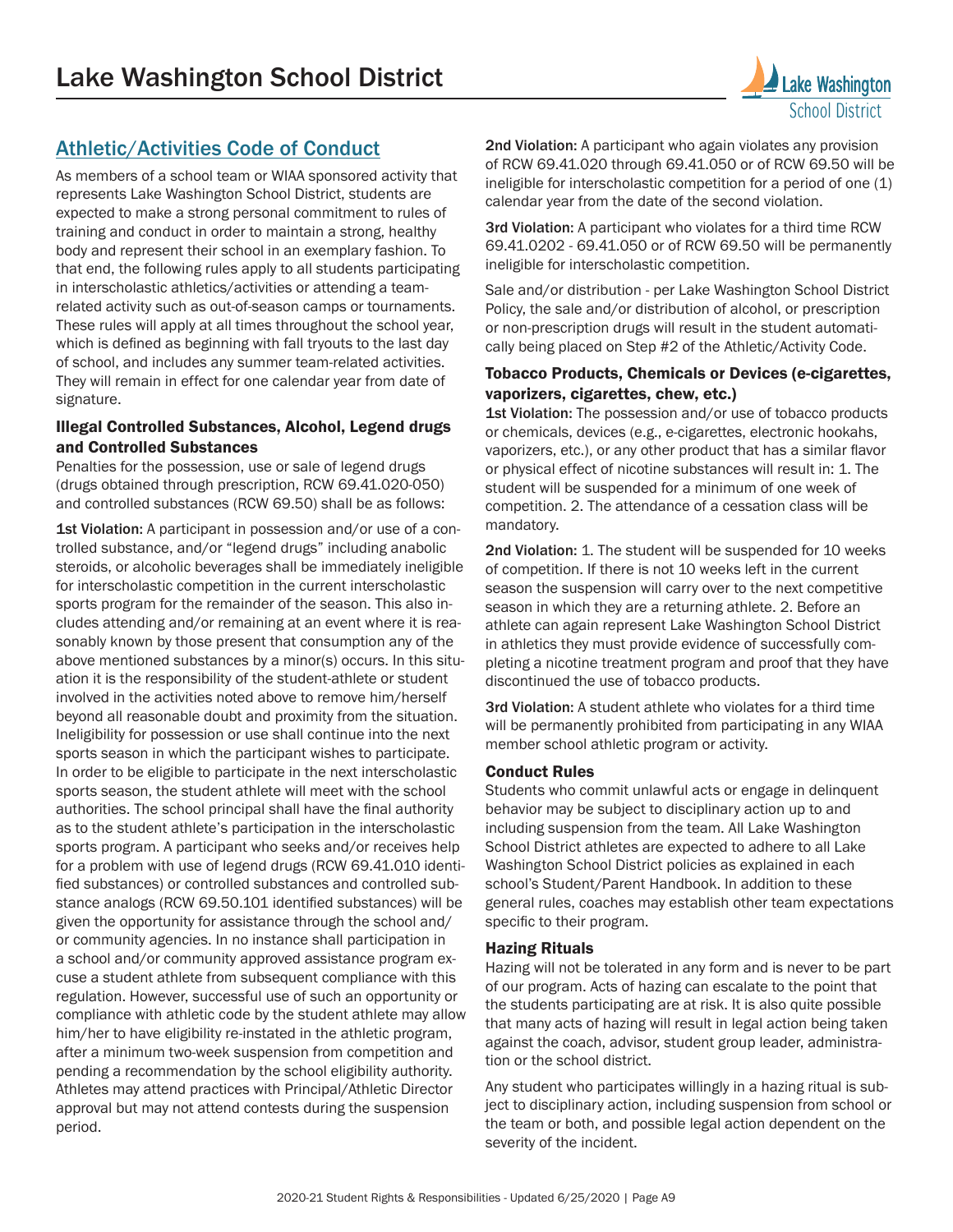Any student-athlete who observes and does not attempt to stop or report such a violation can also be subject to disciplinary action by the school. Repeated acts of hazing can result in further school action and permanent suspension from athletics.

Initiation ceremonies and rituals are different from hazing rituals as they are positive, open, and public events. Initiation ceremonies welcome new members to a team or group, promote bonding and orientation to the purpose, culture, and expectations of the team or group. The coach, advisor and parents are informed of the ceremony and invited to participate.

Parents/guardians who wish to contest discipline may submit a grievance to the school principal for an informal conference.

# Technology Code of Conduct ([2022P](https://www.lwsd.org/about-us/policy-and-regulations/instruction-2000/procedure-electronic-resources-and-internet-safety-2022p))

Lake Washington School District provides a wide range of technology resources to its students and staff for the purpose of advancing the educational mission of the District. As users of District computers, students are expected to review and understand Appropriate Use Procedures (AUP).



School District

As a condition of connecting personal equipment to the district's networks, the district reserves the right to gain access to the device for analysis to resolve any identified issues or threats.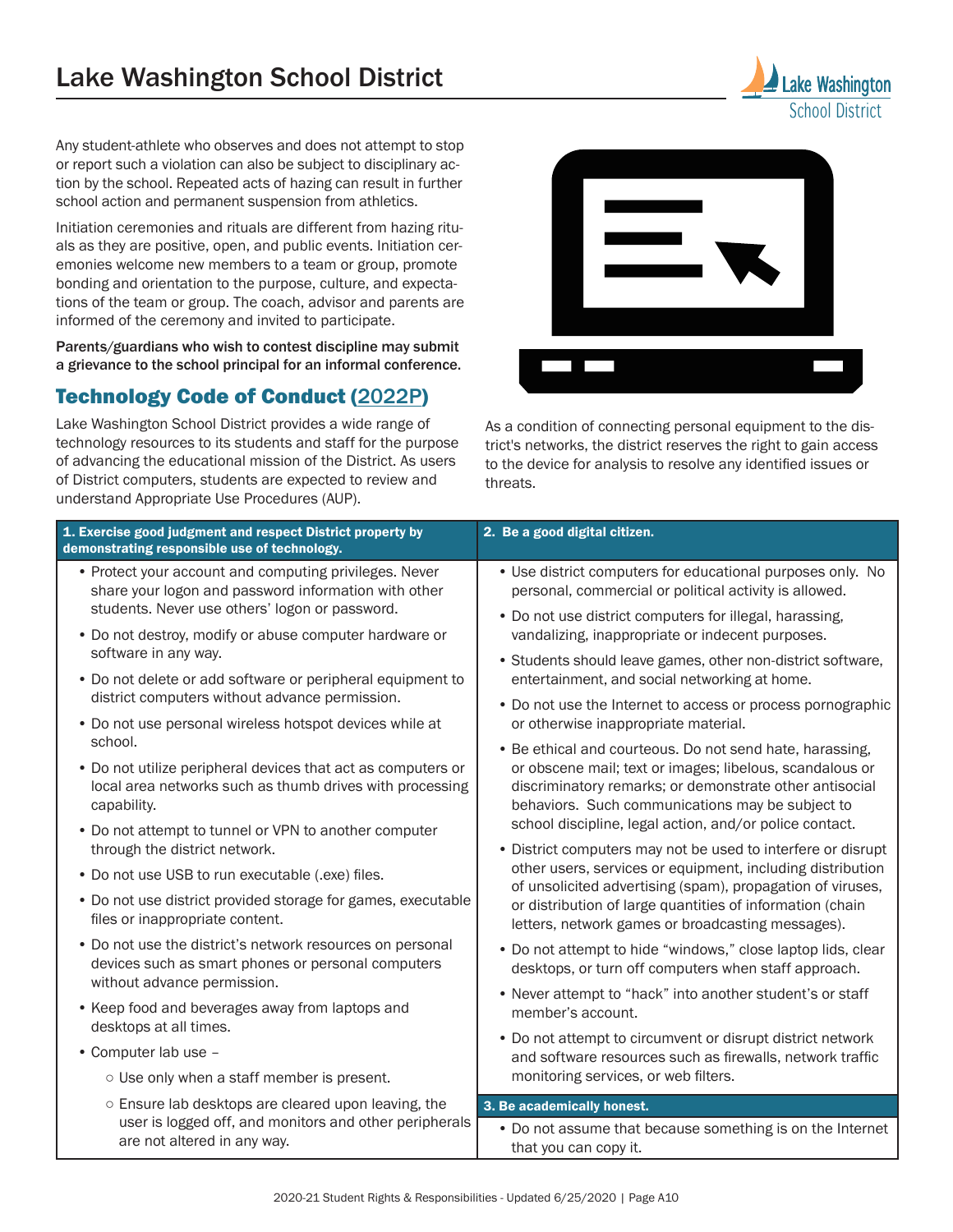# Bus Conduct ([6605](https://www.lwsd.org/about-us/policy-and-regulations/management-6000/student-safety-walking-biking-and-riding-buses-6605))

Lake Washington School District's school bus conduct policy and rules are in accordance with Washington State WAC's and RCW's, all of which will be enforced whether or not they are included in the following regulations. These regulations are designed to assure every student safe transportation to and from school and school-sponsored activities. Violation of these rules may be sufficient reason to discontinue bus-riding privileges for the student involved, and in certain cases could cause suspension from school.

Rules for passengers' conduct on school buses will be made available to each student at the beginning of each school year. These rules will also be posted in each bus. These rules and procedures also apply to students who ride charter buses or other contracted transportation provided by the school district. Safety may be compromised if the driver becomes distracted by students who violate the rules.

The bus driver has authority and responsibility for the behavior of passengers using school district transportation. Teachers, coaches, other certified staff members, or chaperones assigned to accompany students on buses have primary responsibility for the behavior of students in charge. However the bus driver shall have final authority and responsibility.

#### Corrective Action for Infractions of Established Bus Rules

Student misconduct on the bus or at the bus stop is sufficient reason to discontinue bus transportation privileges to those students involved. Infractions accumulate for the duration of the school year and range from warnings, detentions, and parent/guardian conferences to short-term suspensions or long-term suspensions from riding the bus. Serious infractions may result in immediate suspension of bus-riding privileges for the balance of the school year.

Suspensions will begin at the beginning of the next school day after the misconduct occurred. In other words, the student transported to school may be returned to his regular stop. Students may resume their bus riding privileges as soon as all disciplinary obligations have been met.

#### **Grievance**

Parents/guardians who wish to contest a suspension may submit a grievance to the school principal for an informal conference.



#### Safety expectations at the bus stop

- Arrive at the bus stop five minutes before the scheduled bus time.
- Do not stand or play on the roadway while waiting for the bus.
- Wait to board the bus in an orderly manner.
- Respect private property while waiting for the bus.

#### Safety expectations while riding the bus

- Cooperate with and obey the driver at all times.
- Be courteous, use no profane language—spoken, written, or gestured.
- Elementary and middle school students need to ride their assigned bus and get off at their assigned stop, unless they have a bus pass signed by the school (certain routes may not allow bus passes based on available seating).
- Keep their head, hands, feet, and belongings inside the bus at all times.
- Only consume food or beverage if the driver has given permission to do so.
- Windows may be opened six inches; however, close the windows if the driver asks that windows remain closed.
- Do not bring animals onto the bus (service-animals excepted).
- Keep belongings (backpacks) out of the aisle.
- Remain seated while the bus is starting, stopping, or otherwise in motion.
- If assigned a specific seat by the driver, sit in that seat at all times.
- Enter and exit the bus safely, crossing only in front of the bus and only with the consent of the driver.

Note: Exceptional Misconduct and Other Forms of Misconduct as identified early in this handbook apply to conduct on buses and at bus stops.

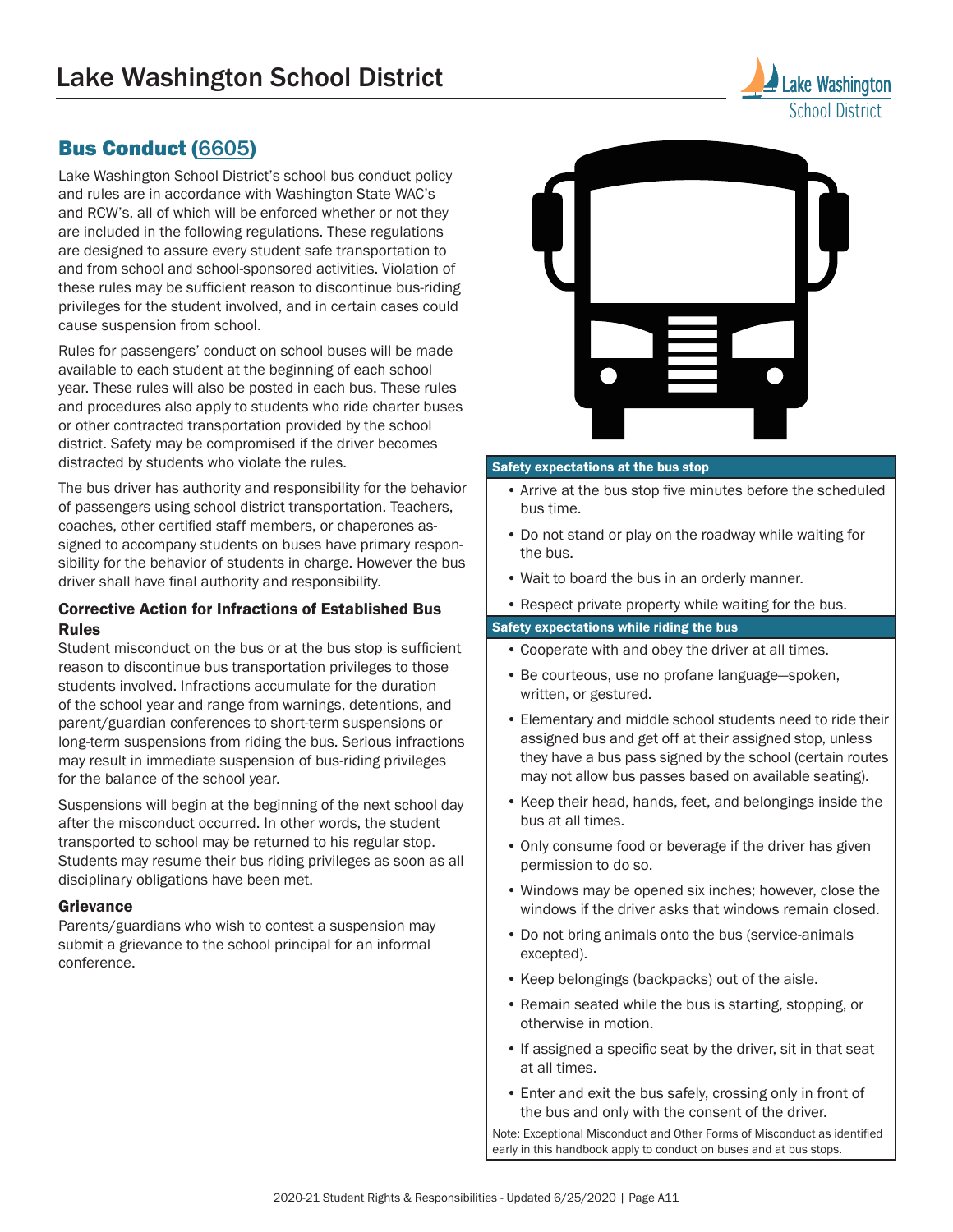

Discipline for students enrolled in special education will be consistent with the Individuals with Disabilities Act (IDEA). Students with disabilities can be disciplined for misconduct while being transported. A disabled student can be suspended for up to 10 cumulative days a year without a change in placement. The district is required to provide some form of transportation unless the student is a danger to himself or others.

A meeting may be called with the principal and parents/guardians to discuss the incident and determine corrective measures. If the incident presented an immediate danger to the student or others, alternative transportation and/or suspension may be possible. If the behavior continues, additional meetings may be held with the principal, special education services and parents/guardians. The IEP may be reviewed and updated. Suspension (up to 5 days) of transportation services, change of bus route, and assignment of a monitor, alternative transportation, and counseling may be considered as action required

In the event of multiple infractions, a meeting will be held by the principal with the transportation department representatives, special education services, and the parents/guardians. If the student has been suspended a total of 10 days from regular transportation services, alternative transportation services should be reviewed. If there is a change in placement, the student is allowed another 10 days cumulative suspension from transportation services.

#### Special Education and Preschool Drop-Off Procedure

A parent or guardian must be present when special education and preschool students are dropped off. Parents are to provide the driver with a list of adults approved to receive their student. Exception: with written approval by the parent and school, a special education student may be dropped off without an adult present.

#### Securing of Special Education and Preschool Students

If a student is required to be secured in the bus, it is the parents/guardians responsibility to load and secure their student going to school and to unsecure and unload their student when arriving at home.

#### Emergency Evacuations

Every child who rides a school bus should know what to do should it ever become necessary to evacuate the bus quickly and safely. Usually, students remain on the bus during an emergency; however, the bus will be evacuated in the event of fire/danger of fire or in the event the bus is stopped in an unsafe position, such as on or adjacent to railroad tracks. Students will participate in emergency evacuation drills within the first six weeks of each semester with a verbal review by the driver between drills. Students who are unable to participate in the emergency exit drill will receive oral instructions on how to exit.

Visit the district's [Transportation](http://www.lwsd.org/programs-and-services/transportation) web page for more information.

# Prohibition of Discrimination and Harassment

#### Human Dignity ([4010](https://www.lwsd.org/about-us/policy-and-regulations/community-relations-4000/human-dignity-4010))

Recognizing and valuing that we are a diverse community, part of our mission is to provide a positive, harmonious environment where diversity is respected and encouraged. A major aim of education in Lake Washington School District is the development of a commitment to the core values of a democratic society. In accordance with that aim, the district strongly emphasizes a core value of mutual human respect for each person regardless of individual differences and/or characteristics. We expect this value to be manifested+ in the daily behaviors of students, staff, and volunteers.

#### Nondiscrimination ([5010](https://www.lwsd.org/about-us/policy-and-regulations/personnel-5000/nondiscrimination-and-affirmative-action-5010))

The Lake Washington School District does not discriminate on the basis of race, color, national origin, sex, disability, age, gender, marital status, creed, religion, honorably discharged veteran, military status, sexual orientation, including gender expression or gender identity, the presence of any sensory, mental or physical disability, or the use of a trained guide dog or service animal by a person with a disability, in its programs and activities and provides equal access to the Boy Scouts and other designated youth groups. The following employees have been designated to handle questions and complaints of alleged discrimination:

#### Civil Rights Coordinator

Director of Human Resources 16250 NE 74th Street Redmond Washington, 98052 425-936-1266 [civilrights@lwsd.org](mailto:civilrights%40lwsd.org?subject=)

#### Title IX Coordinator

Director of Athletics & Activities 16250 NE 74th Street Redmond Washington, 98052 425-936-1367 [titleix@lwsd.org](mailto:titleix%40lwsd.org?subject=)

You can report discrimination and discriminatory harassment to any school staff member or to the district's Civil Rights Coordinator, listed above. You also have the right to file a complaint. For a copy of the district's nondiscrimination policy and procedure, contact your school or the district office or view it online here: [https://www.lwsd.org/about-us/policy-and](https://www.lwsd.org/about-us/policy-and-regulations/students-3000/nondiscrimination-3210)[regulations/students-3000/nondiscrimination-3210](https://www.lwsd.org/about-us/policy-and-regulations/students-3000/nondiscrimination-3210).

Section 504/ADA **Coordinator** Director of Special Services 16250 NE 74th Street Redmond Washington, 98052 425-936-1407 [section504@lwsd.org](mailto:section504%40lwsd.org?subject=)

School District

2020-21 Student Rights & Responsibilities - Updated 6/25/2020 | Page A12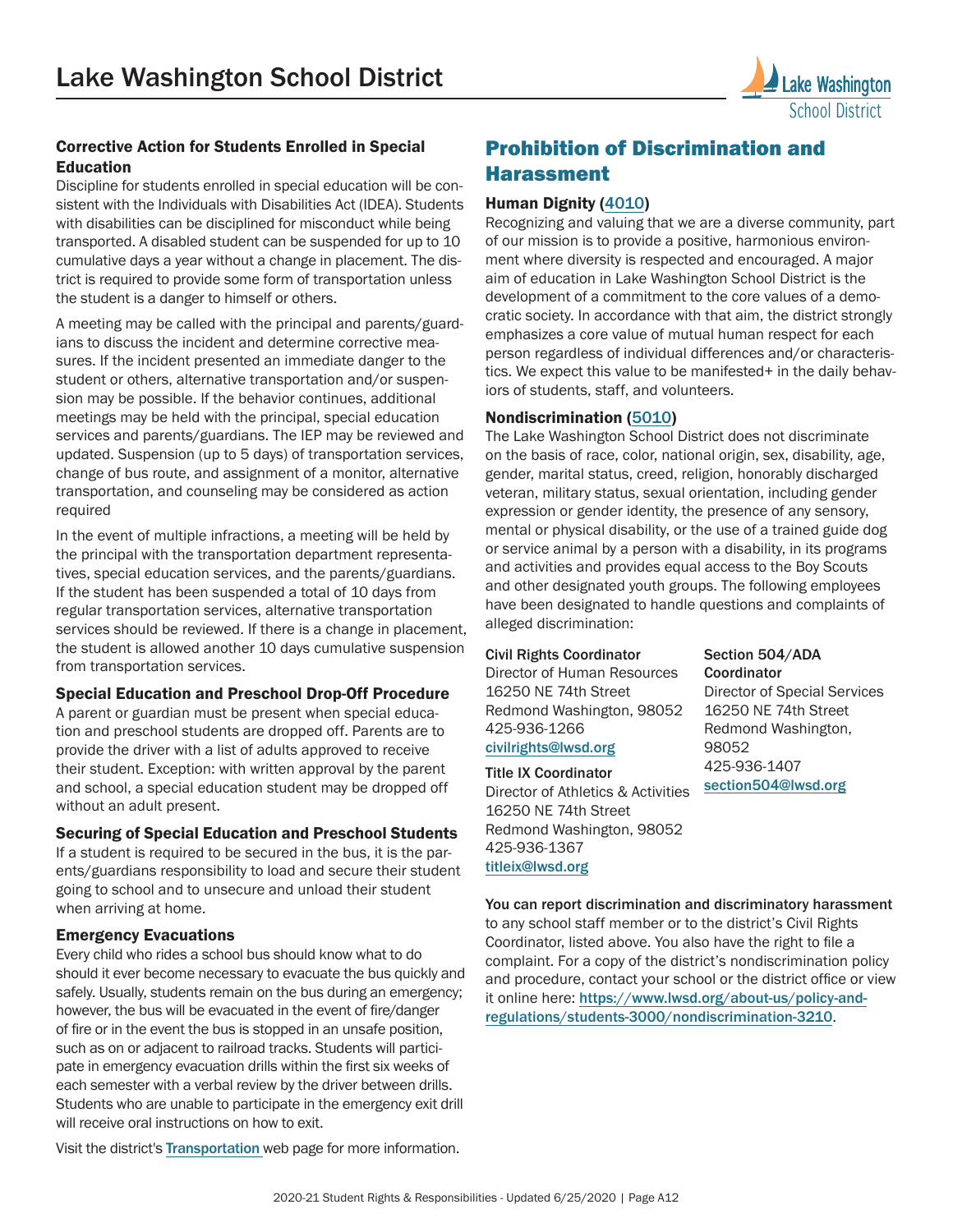

Students and staff are protected against sexual harassment by anyone in any school program or activity, including on the school campus, on the school bus, or off-campus during a school-sponsored activity.

#### Sexual harassment is unwelcome behavior or communication that is sexual in nature when:

- A student or employee is led to believe that he or she must submit to unwelcome sexual conduct or communications in order to gain something in return, such as a grade, a promotion, a place on a sports team, or any educational or employment decision, or
- The conduct substantially interferes with a student's educational performance, or creates an intimidating or hostile educational or employment environment.

#### Examples of Sexual Harassment:

- Pressuring a person for sexual favors
- Unwelcome touching of a sexual nature
- Writing graffiti of a sexual nature
- Distributing sexually explicit texts, emails, or pictures
- Making sexual jokes, rumors, or suggestive remarks
- Physical violence, including rape and sexual assault

You can report sexual harassment to any school staff member, the school principal, or to the district's Title IX Officer, who is listed on page 12. You also have the right to file a complaint. For a copy of the district's sexual harassment policy and procedure, contact the school or the district office, or view it online here: [https://www.lwsd.org/about-us/policy-and-regulations/](https://www.lwsd.org/about-us/policy-and-regulations/students-3000/sexual-harassment-of-students-3205) [students-3000/sexual-harassment-of-students-3205](https://www.lwsd.org/about-us/policy-and-regulations/students-3000/sexual-harassment-of-students-3205).

#### Harassment, Intimidation and Bullying ([3207](https://www.lwsd.org/about-us/policy-and-regulations/students-3000/prohibition-of-harassment-intimidation-and-bullying-3207), [3207P](https://www.lwsd.org/about-us/policy-and-regulations/students-3000/procedure-for-prohibition-of-harassment-intimidation-and-bullying-3207p))

All students have the right to learn in an environment that is free from harassment, intimidation, or bullying. Harassment, intimidation, or bullying means any intentionally written message or image (including those that are electronically transmitted) or verbal or physical act, including but not limited to one shown to be motivated by race, color, religion, creed, ancestry, national origin, sex, gender, sexual orientation, including gender expression or identity, marital status, age, mental or physical disability or other distinguishing characteristics, honorably discharged veteran or military status, or the use of a trained guide dog or service animal by a person with a disability, when an act:

- Physically harms a student or damages the student's property.
- Has the effect of substantially interfering with a student's education.
- Is so severe, persistent or pervasive that it creates an intimidating or threatening educational environment.
- Has the effect of substantially disrupting the orderly operation of the school.

Harassment, intimidation, or bullying can take many forms including, but not limited to, slurs, rumors, "put-downs," jokes, innuendoes, demeaning comments, drawings, cartoons, pranks, gestures, physical attacks, threats, or other written, oral, physical, or electronically transmitted messages or images.

You can report harassment, intimidation or bullying to any school staff member, the school principal, or to the district's Compliance Officer (Director of Student Services, 425-936- 1225, [StopBullying@lwsd.org](mailto:StopBullying%40lwsd.org?subject=)). You also have the right to file a complaint. For a copy of the district's harassment, intimidation or bullying policy and procedure, contact the school or the district office, or view it online [https://www.lwsd.org/about-us/](https://www.lwsd.org/about-us/policy-and-regulations/students-3000/prohibition-of-harassment-intimidation-and-bullying-3207) [policy-and-regulations/students-3000/prohibition-of-harass](https://www.lwsd.org/about-us/policy-and-regulations/students-3000/prohibition-of-harassment-intimidation-and-bullying-3207)[ment-intimidation-and-bullying-3207](https://www.lwsd.org/about-us/policy-and-regulations/students-3000/prohibition-of-harassment-intimidation-and-bullying-3207).

#### Prohibited Items

#### Alcohol, Drug and Tobacco ([3240](https://www.lwsd.org/about-us/policy-and-regulations/students-3000/student-conduct-expectations-and-reasonable-sanctions-3240), [3240P](https://www.lwsd.org/about-us/policy-and-regulations/students-3000/procedure-student-conduct-expectations-and-reasonable-sanctions-3240p))

According to the Drug-Free Schools and Communities Act, schools must be totally free of unlawful drugs or alcohol. No one is allowed to possess, transfer, sell, use, solicit, or distribute tobacco, drugs, or alcohol while at school or while taking part in any school sponsored events or activity. Drugs include inhalants, prescription drugs beyond a daily dose, over the counter drugs in quantities or mixtures that are suspect and capable of causing serious harm, or any illegal or other substance representative as such.

#### Dangerous Weapons ([4210](https://www.lwsd.org/about-us/policy-and-regulations/community-relations-4000/regulation-of-dangerous-weapons-on-school-premises-4210))

The safety of students and staff in our schools is paramount. As such, it is a violation of district policy and state law for any person to carry a firearm or dangerous weapon on school district premises, school-provided transportation or areas of other facilities being used exclusively for school activities.

Weapons prohibited by this policy include firearms, as defined under federal and state law, explosives, items capable of causing bodily harm, and objects, including toy weapons or look-alikes, that appear to be weapons or that can be used to cause bodily harm, regardless of size. Dangerous weapons are defined by state law as firearms, sling shots, sand clubs, stun guns, metal knuckles, certain knives, "nun-chu-ka" sticks, "throwing stars," and air guns, including BB guns and paintball guns. Weapons apparently capable of producing bodily harm are also prohibited as defined in RCW 9.41.270 as now or hereafter amended. Laser pointing/projecting devices are also prohibited for student use or possession.

Fake weapons or props for District-approved activities such as school plays or assemblies, approved presentations or military displays, and starter pistols used for sports activities, are permitted with prior approval of the building principal. The fake weapons or props may not be capable of firing any projectiles, must be under the control or supervision of the adult activity sponsor, and must be locked up when not in use for the activity.

Under RCW 9.91.160, it is unlawful and a violation of this policy for a person under eighteen years of age, unless the person is at least fourteen years old and has with written parental or